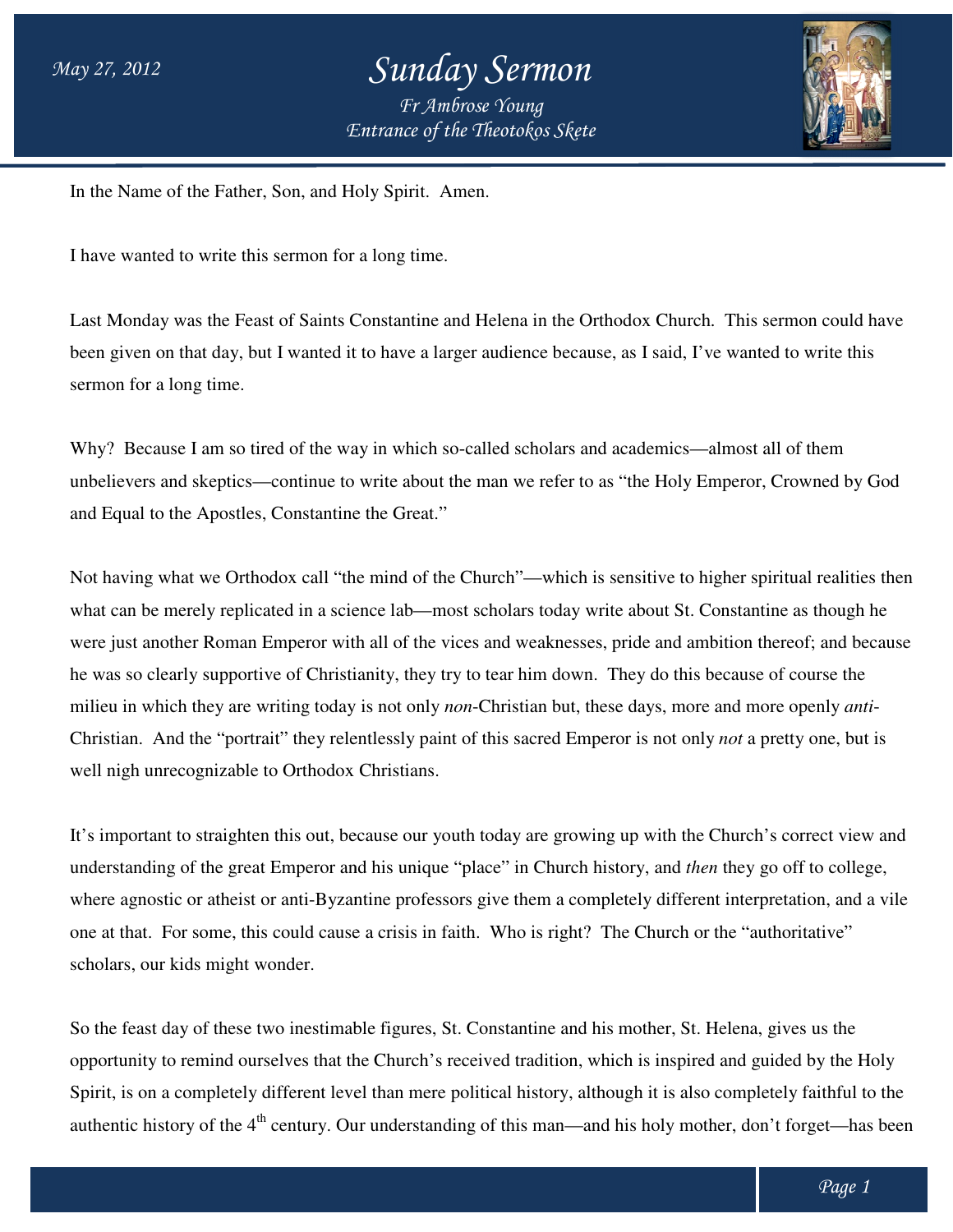

beautifully and accurately preserved in Orthodoxy for (and here I want to throw a big theological term at you) beautifully and accurately preserved in Orthodoxy for (and here I want to throw a big theological term at y<br>for "the confirmation of its *eschatological dimension*" (The Synaxarion). What the heck does this mean— "eschatological dimension"? Well, it's actually very important to know what it means and for us to grasp its significance in today's world.

"Eschatology," you see, is that part of theology which is concerned with death, judgment, and the final destiny of the soul and of humankind and the final events in the history of the world. Things." It's a very important and specialized field of theology, one that the Holy Fathers did not by any means Things." It's a very important and specialized field of theology, one that the Holy Fathers did not by any means<br>neglect in their extensive writings. One might wonder what the life of a fourth century Byzantine emperor cou possibly have to do with the "final events" in mankind's history. Simply this: that the glory and virtue of the Christian Empire and civilization which St. Constantine founded in the 4<sup>th</sup> century was nothing less, according to the Church Fathers, that a symbol of the glory of the Kingdom of God which is to come at the end of the ag the Church Fathers, that a symbol of the glory of the Kingdom of God which is to come at the end of the ages. the Church Fathers, that a symbol of the glory of the Kingdom of God which is to come at the end of the ages.<br>"It is in *this* way, and not as some imperial (or Greek) nostalgia, that the faithful venerate" the holy Empero Constantine the Great, and his righteous mother. So this is not an "ethnic thing"—though that might come as a Constantine the Great, and his righteous mother. So this is not an "ethnic thing"—though that might come as a<br>surprise to some Greeks and Greek Americans!—the feast of this Emperor and his mother is kept throughout the Orthodox world, by Russians and Serbs, and so forth, and it has nothing to do with "greekness" and everything to do with eschatology and what I like to call "the mysticism of history." it's actually very important to know what it means and for us to grasp its<br>of theology which is concerned with death, judgment, and the final destiny of<br>inal events in the history of the world. In other words, it deals wit

However, as I already said, none, absolutely none of this is understood much less taken into consideration by secular writers and historians. Yet it is critical for all of us, Orthodox and non-Orthodox, believers and nonbelievers alike, to understand *because the very Christian civilization that St. Constantine brought into being in the 4th century, and which so profoundly influence and even formed all of Christianity, both East and West,*  religious-wise and in politics, law and government, is now slowly but surely crumbling all around us. Anyone who pays more than superficial attention to the news can see this. Our Christian civilization is actually now who pays more than superficial attention to the news can see this. Our Christian civilization is actually now<br>dying, in terms of its ability to influence and form the culture, morality, and values. *That* function has now taken over by the media—both news and entertainment—which now appears to have infallible authority to teach us how to live, how to behave, and what to think—all the while pushing Christianity ruthlessly out the back door, throwing dung and mud at it as it retreats. alike, to understand *because the very Christian civilization that St. Constantine brought into*<br>itury, and which so profoundly influence and even formed all of Christianity, both East and V<br>wise and in politics, law and g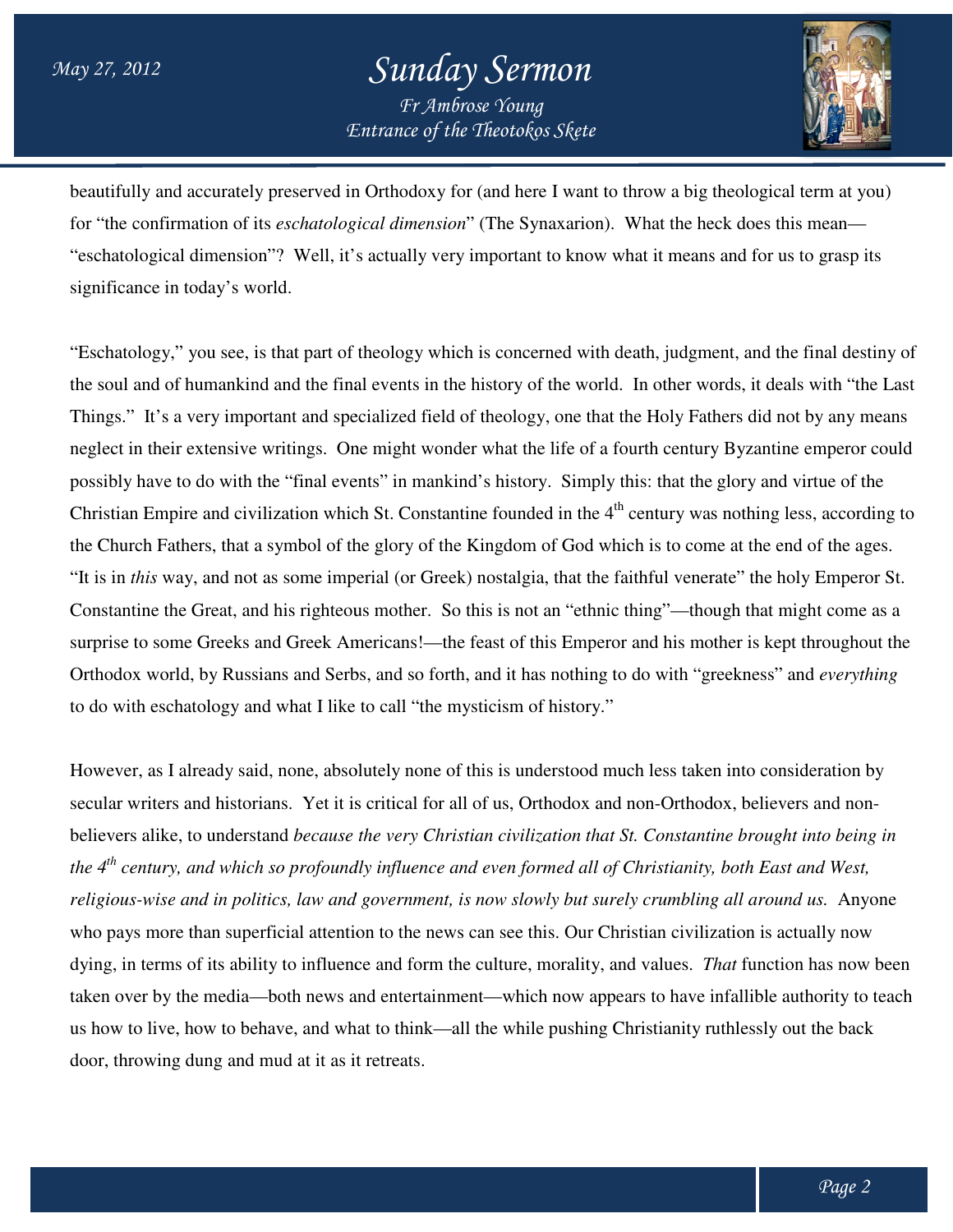

So, this is another reason why we should pay some attention to St. Constantine and not just venerate him but ask him to pray to the Lord God for us, we who have been chosen to live in this, the end of the Christian era as Constantine would have known it. him to pray to the Lord God for us, we who have been chosen to live in this, the end of the Christian era<br>Constantine would have known it.<br>The currently popular "version" or "interpretation" of Constantine today is as foll

Antiochian Orthodox writer, Robert Arakaki:

"Where Roman Catholics present him as laying the foundation for the Papacy, Protestants see him as the one "Where Roman Catholics present him as laying the foundation for the Papacy, Protestants see him as the o<br>responsible for leading the early Church away from the simplicity of the pure gospel and turning it into an institutional Church." *Both of these views is incorrect* , but popular and completely inaccurate and laughable bestsellers like Dan Brown's novel "The Da Vinci Code" have helped to spread this misinformation more wi than any real scholar could have done! onstantine and not just venerate him but ask<br>in this, the end of the Christian era as<br>day is as follows, according to the<br>e Papacy, Protestants see him as the one<br>the pure gospel and turning it into an<br>nd completely inaccu

A Sunday sermon is not the place to try to tell the amazing and extremely complex life, career, and spirituality of St. Constantine. In fact, his mother alone deserves a sermon all in her honor, as she played an equally important part in the protection and development of early Christian culture and civilization. But I want the secular writers—who usually don't believe in anything spiritual and/or supernatural is actually *real*—do not the secular writers—who usually don't believe in anything spiritual and/or supernatural is actually *real*—do r<br>tell you the whole and true story of this man! You can, however, read about it in the Synaxarion and various lives of the saints, and I urge you to do so if you haven't before. scholar could have done!<br>mon is not the place to try to tell the amazing and extremely complex life, career, and spirituality one.<br>In fact, his mother alone deserves a sermon all in her honor, as she played an equally impo read about it in the Synaxarion and various<br>ho were well read in secular history before they

Over the years I have encountered some converts to Orthodoxy who were well read in converted and had imbibed the idea that St. Constantine, far from being a saint of the Church, was actually a very bad man—perhaps a good administrator but, as far as the standards of the Gospel go, a great sinner and even a blot on Christianity. s, and I urge you to do so if you haven't before.<br>have encountered some converts to Orthodoxy who were well read in secular history before<br>id imbibed the idea that St. Constantine, far from being a saint of the Church, was

According to a current Orthodox Christian and scholar:

"Unfortunately, largely out of ignorance of the witness of the Church and under the influence of trendy and superficial historical thinking hostile to the traditions of Orthodoxy, there are many today who question the sanctity of St. Constantine the Great, who ushered in the Peace of the Church and made Christianity the official perhaps a good administrator but, as far as the standards of the Gospel go, a great sinner and<br>even a blot on Christianity.<br>According to a current Orthodox Christian and scholar:<br>"Unfortunately, largely out of ignorance of perhaps y, there who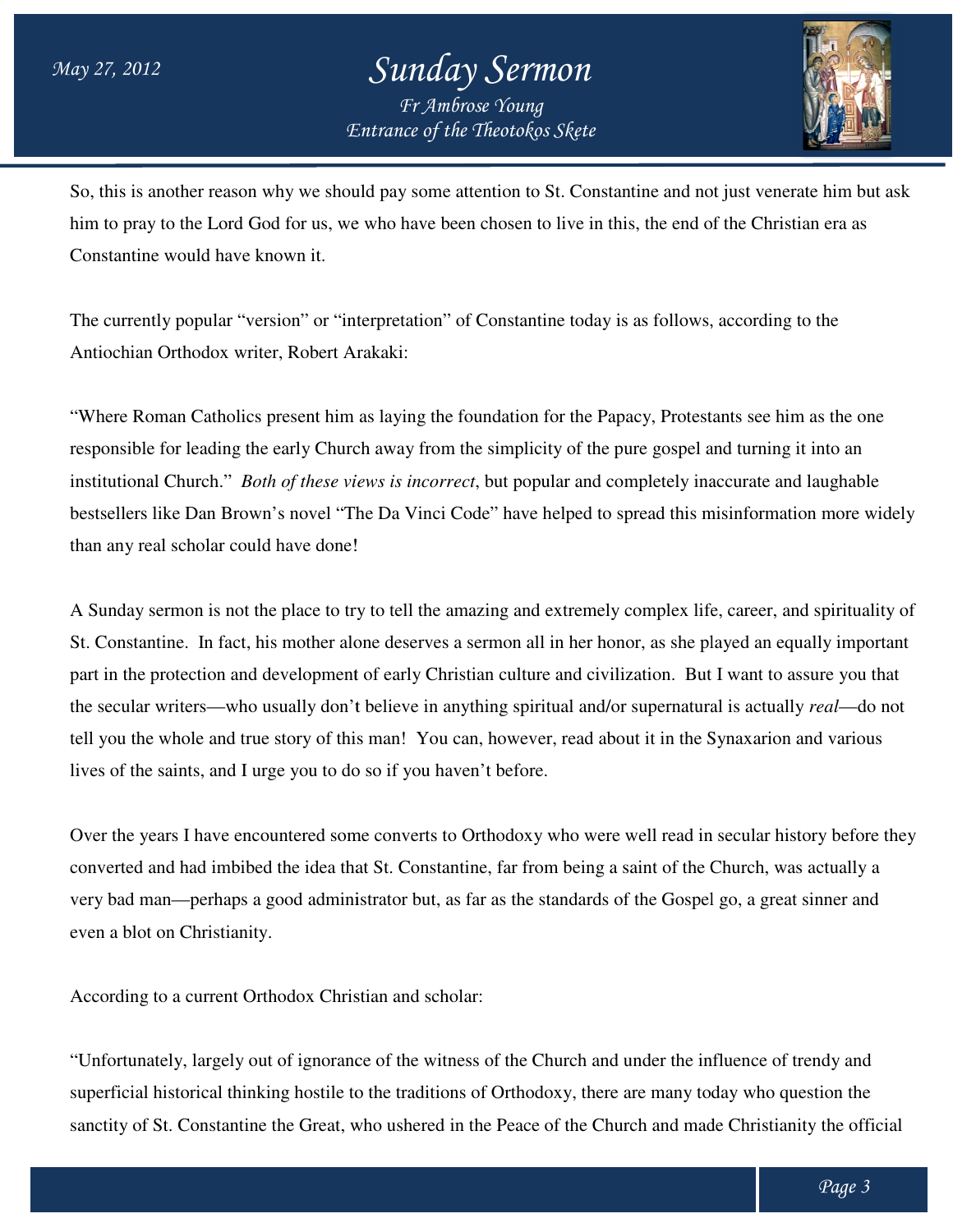

religion of the Roman Empire. Drawing from pagan sources and *ignoring the witness of Christian histori historians*, heterodox — and, sadly enough, some Orthodox — scholars have variously attributed the veneration of St. Constantine to…popular piety gone astray and religious fantasy. Setting aside the superficiality of such heterodox — and, sadly enough, some Orthodox — scholars have variously attributed the veneration of St.<br>Constantine to...popular piety gone astray and religious fantasy. Setting aside the superficiality of such<br>historiogra of the sanctity of the Emperor Saint, who, coming down from Heaven, appeared to St. Paisios the Great, one of the renowned Desert Fathers. of the sanctity of the Emperor Saint, who, coming down from Heaven, appeared to St. Paisios the Great, one<br>the renowned Desert Fathers.<br>"The following words, spoken by St. Constantine when he appeared bathed in Divine ligh

worthy of repetition, since they rightly characterize the virtuous humility of the Emperor, while at the same time constituting an important tribute to the ranks of holy and saintly monastics:

*"'I am Constantine the Great. I have descended from the Heavens in order to reveal to you the glory which monastics are shown in the Heavens, as well as their closeness to Christ and their boldness before Him. I*  reproach and accuse myself that I did not attain to such splendor as that of the rank of monastics. I cannot reckon the loss which I have incurred. I do not have the same boldness as monastics, nor do I have an honor *equal to theirs.'"* (John Sandinopolis, Mystagogy) *have descended from the Heavens in order to reveal to you the glory which<br>vens, as well as their closeness to Christ and their boldness before Him. I<br><sup>t</sup> I did not attain to such splendor as that of the rank of monastics.* 

When Constantine died in 327 A.D. at the age of 80, he could look back on an enormous task, accomplished by the grace of God and the inspiration of the Holy Spirit: first, he had freed and then established Christianity which, at that time, was the same Faith in both the Eastern and Western half's of the Empire, the very same Faith that has been preserved and passed down to us today in Holy Orthodoxy. He had protected the Church under his<br>mighty imperial wings, bringing about Church Councils to settle difficult issues that had plagued the early mighty imperial wings, bringing about Church Councils to settle difficult issues that had plagued the early mighty imperial wings, bringing about Church Councils to settle difficult issues that had plagued the early<br>Church, and encouraged the growth of monasticism everywhere. In his capitol city, Constantinople, he saw to the establishment of a society based upon the Gospels—to a degree never again seen in all of Christian history. Sandinopolis, Mystagogy)<br>in 327 A.D. at the age of 80, he could look back on an enormous task<br>e inspiration of the Holy Spirit: first, he had freed and then established<br>the same Faith in both the Eastern and Western half's

Those who knew him and actually lived with him during his lifetime knew that while he was a stern and just Those who knew him and actually lived with him during his lifetime knew that while he was a stern and just<br>ruler, he was also a personal paragon of virtue. Even pagans at the time praised him. But after his death, when he was succeeded by his nephew, Julian the Apostate, people turned against him, inspired by the Emperor Julian's own hatred of his uncle and of Christianity. Julian wrote diatribes against him, calling him inferior to the great pagan emperors, and given over to luxury and greed. This slander continued right on through the